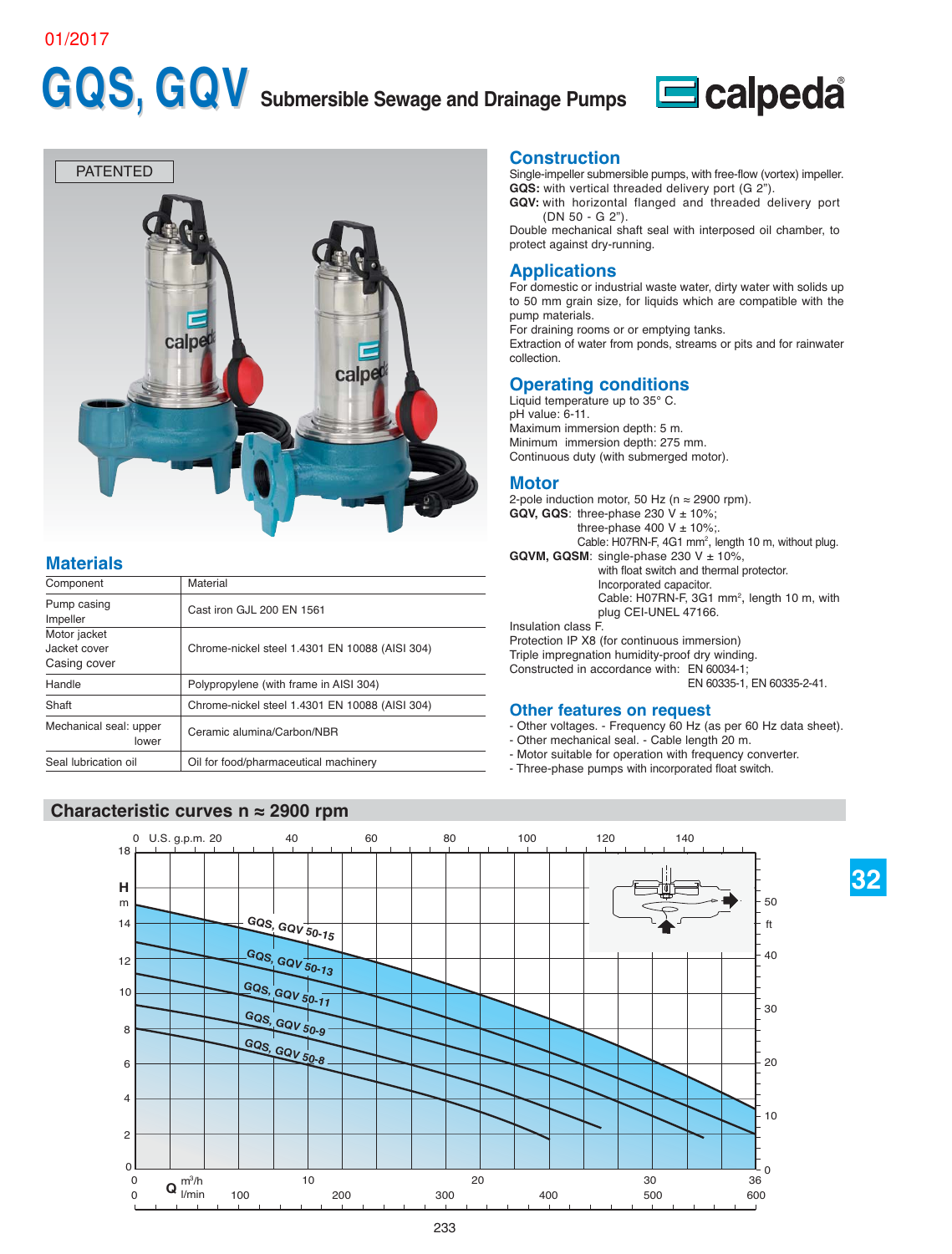# GQV, GQS Submersible Sewage and Drainage Pumps Ecalpeda



### **Performance n ≈ 2900 rpm**

| $3\sim$                            |     | 230V 400V      | 1∼                                     | 230V Capacitor |    |     | P <sub>1</sub>           |      | P <sub>2</sub> | $m^3/h$<br>O   | 0        | 3    | 6    | 9   | 12             | 15          | 18   | 21  | 24  | 27  | 30  | 33  | 36  |
|------------------------------------|-----|----------------|----------------------------------------|----------------|----|-----|--------------------------|------|----------------|----------------|----------|------|------|-----|----------------|-------------|------|-----|-----|-----|-----|-----|-----|
|                                    | A   | A              |                                        | A              | uf | Vc  | kW                       | kW   | HP             | l/min          | $\Omega$ | 50   | 100  | 150 | 200            | 250         | 300  | 350 | 400 | 450 | 500 | 550 | 600 |
| <b>GQS 50-8</b><br><b>GQV 50-8</b> | 2,6 | 1,5            | <b>GQSM 50-8</b><br><b>GQVM 50-8</b>   | 4,3            | 16 |     | 450   0.95   0.55   0.75 |      |                |                | 8        | 7,4  | 6,9  | 6,3 | 5,6            | 4,8         | 4    | 3   | 1,8 |     |     | ٠   |     |
| GQS 50-9<br><b>GQV 50-9</b>        | 3,1 | 1,8            | <b>GQSM 50-9</b><br><b>GQVM 50-9</b>   | 4,8            | 16 | 450 | 1,1                      | 0.75 |                | H <sub>m</sub> | 9,3      | 8,8  | 8,3  | 7,7 | $\overline{7}$ | 6,2         | 5,3  | 4,3 | 3,2 | 2,2 |     | -   |     |
| GQS 50-11<br>GQV 50-11             |     | 2,3            | <b>GQSM 50-11</b><br><b>GQVM 50-11</b> | 6,6            | 25 |     | 450 1.45                 | 0,9  | 1,2            |                | 11       | 10,5 | 10   | 9,3 | 8,6            | 7,8         |      | 6,2 | 5,2 | 4,2 | 3   | 1,8 |     |
| GQS 50-13<br>GQV 50-13             | 5,2 | 3              | <b>GQSM 50-13</b><br><b>GQVM 50-13</b> | 8,4            | 30 | 450 | 1,8                      | 1,1  | 1,5            |                | 12,8     | 12,2 | 11,6 | 11  | 10,3           | 9,5         | 8,6  | 7,7 | 6,7 | 5,7 | 4,5 | 3,3 | 2   |
| GQS 50-15<br><b>GQV 50-15</b>      | 6,9 | $\overline{4}$ | <b>GQSM 50-15</b><br><b>GQVM 50-15</b> | 12             | 35 | 450 | 2,2                      | 1,5  | $\overline{2}$ |                | 15       | 14.4 | 13,7 | 13  |                | $12,2$ 11,3 | 10,4 | 9,5 | 8,5 | 7,4 | 6,2 | 4,8 | 3,5 |

Density  $\rho = 1000$  kg/m<sup>3</sup>.

P1 Max. power input.  $P_2$  Rated motor power output. Density  $\rho = 1000$  kg/m<sup>3</sup>. Kinematic viscosity  $v = max 20$  mm<sup>2</sup>/sec.

### **Dimensions and weights**





|                          | <b>TYPE</b>          |     | mm    | kq(1) |      |             |
|--------------------------|----------------------|-----|-------|-------|------|-------------|
| GOSM                     |                      | fM  | h max | h min | GQV  | <b>GQVM</b> |
| 15,8                     | GQV(M) 50-8          | 460 | 535   | 275   | 15   | 16          |
| 16                       | GQV(M) 50-9          | 460 | 535   | 275   | 15,2 | 16,2        |
| 17,8                     | GQV(M) 50-11         | 485 | 560   | 300   | 16   | 18          |
| 20,3                     | GQV(M) 50-13         | 505 | 580   | 320   | 19   | 20,5        |
| $\overline{\phantom{a}}$ | GQV<br>50-15         | 505 | 580   | 320   | 20,5 |             |
| 21,8                     | <b>GQVM</b><br>50-15 | 535 | 610   | 350   | ۰    | 22          |

**GQSM** 50-15 535 610 350

-

1) With cable length:  $10 \text{ m}$  1) With cable length:  $10 \text{ m}$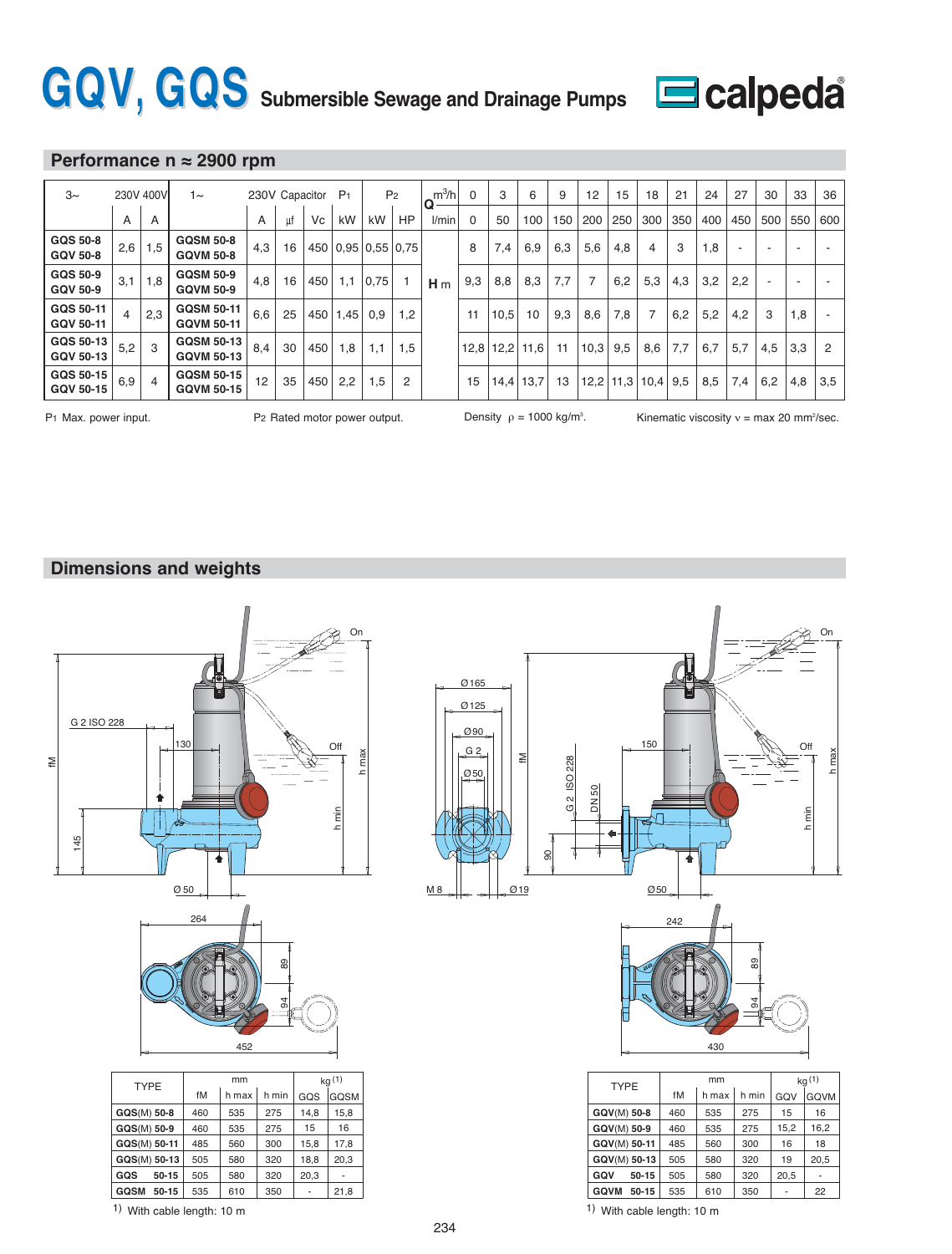



# **Installation examples**









mm

320 320

h min

pipes screwed into the ports

Pump with threaded ports: pipes with union couplings (locally available)

 $\overline{\phantom{a}}$